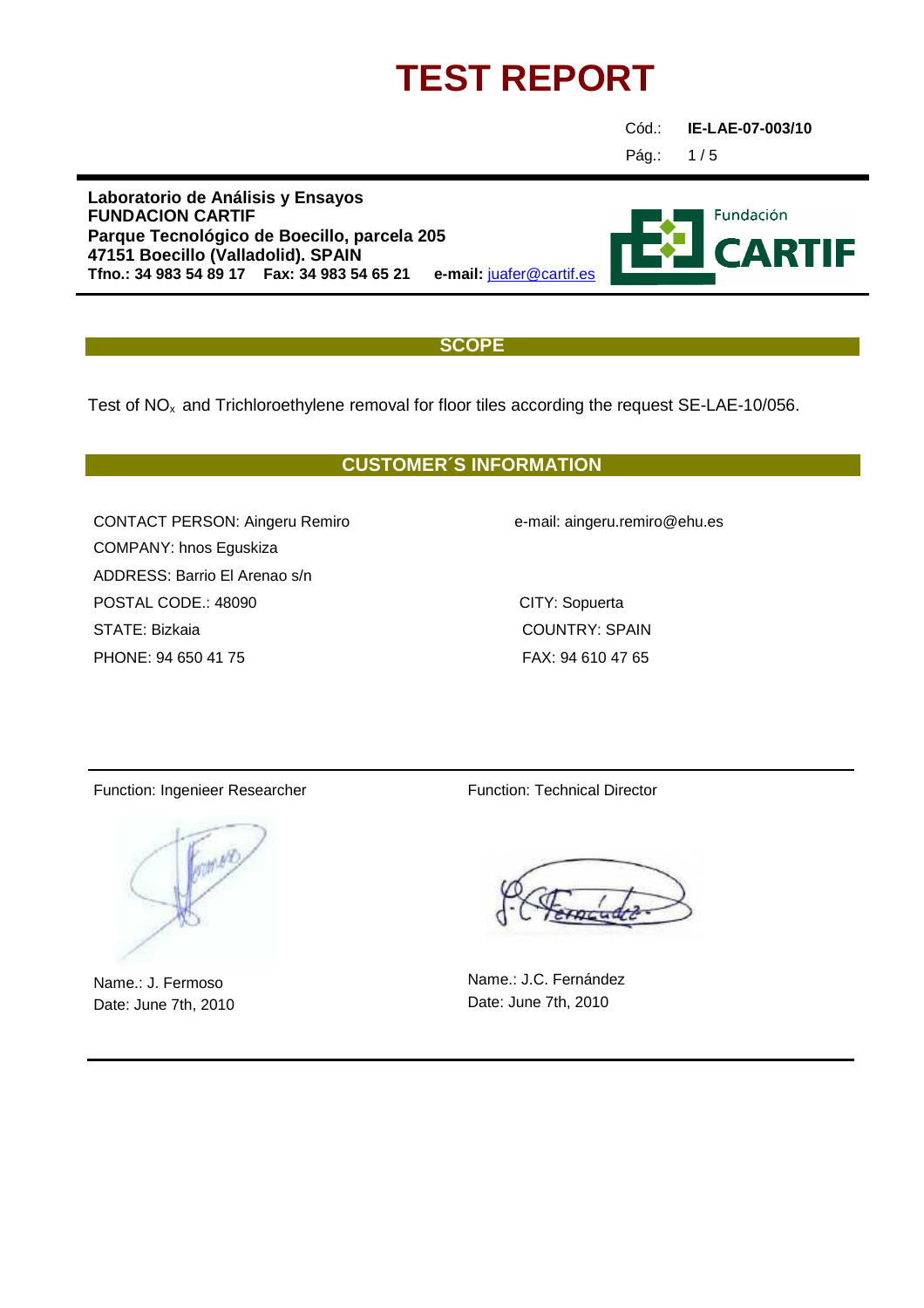Cód.: **IE-LAE-07-003/10**

Pág.: 2 / 5

**Laboratorio de Análisis y Ensayos FUNDACION CARTIF Parque Tecnológico de Boecillo, parcela 205 47151 Boecillo (Valladolid). SPAIN Tfno.: 34 983 54 89 17 Fax: 34 983 54 65 21 e-mail:** juafer@cartif.es



#### **SAMPLING**

CARRIED OUT BY: CUSTOMER  $\boxtimes$  LAE  $\Box$ 

### **DESCRIPTION OF THE ITEMS TESTED**

Received Samples were four different types of floor tiles (two pieces of each one). These test

| Code   | <b>Sample</b> |
|--------|---------------|
| RFPRF1 | Beige sample  |
| RFPBF2 | Beige sample  |
| REPBE3 | Beige sample  |
| REPBE4 | Beige sample  |
| RFPHA1 |               |

The following picture shows one of each sample received.

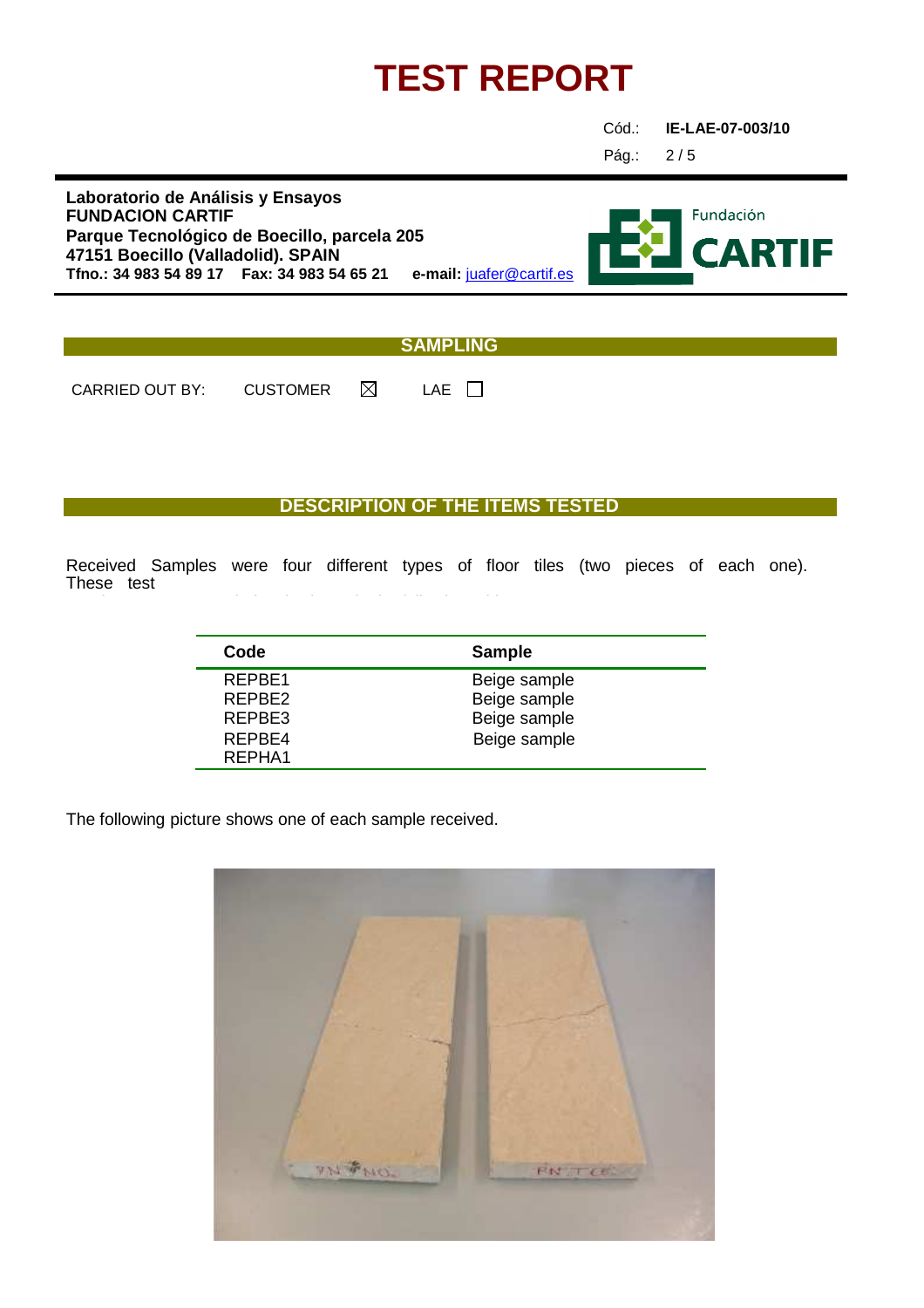| Cód.: | IE-I |
|-------|------|
| Pág.: | 3/3  |

**IE-LAE-07-003/10**/ <sup>5</sup>

**Fundación** 

**CARTIF** 

**Laboratorio de Análisis <sup>y</sup> Ensayos FUNDACIÓN CARTIF**Parque Tecnológico de Boecillo, parcela 205<br>47151 Boecillo (Valladolid). SPAIN<br>Tfno.: 34 983 54 89 17 Fax: 34 983 54 65 21 e-mail: <u>juafer@cartif.es</u>

#### **RESULTS**

**NOx Removal test**

| $NOx$ removal yields of the samples |               |                          |      |      |             |  |
|-------------------------------------|---------------|--------------------------|------|------|-------------|--|
|                                     |               | <b>Relative humidity</b> |      |      |             |  |
| <b>Sample</b>                       |               | 5 %                      | 25 % | 50 % | <b>75 %</b> |  |
|                                     | $NOx$ removal | 64,3                     | 62,2 | 56,5 | 52,3        |  |
| REPBE1                              | NO oxidize    | 0,00                     | 0    | 4,5  | $\mathbf 0$ |  |
|                                     | $NOx$ removal | 67,4                     | 59,1 | 52,8 | 37,4        |  |
| REPBE2                              | NO oxidize    | 0,00                     | 0    | 3,6  | 5,8         |  |
|                                     | $NOx$ removal | 63                       | 53,4 | 45,5 | 24,4        |  |
| REPBE3                              | NO oxidize    | 0,00                     | 1,2  | 6,1  | 9,4         |  |
| REPBE4                              | $NOx$ removal | 66,3                     | 60   | 50   | 41,5        |  |
|                                     | NO oxidize    | 0                        | 0    | 4,4  | 4,5         |  |
| REPHA1                              | $NOx$ removal | 46,1                     | 39,3 | 28,9 | 21,4        |  |
|                                     | NO oxidize    | 1,2                      | 2,3  | 1,2  | 3,5         |  |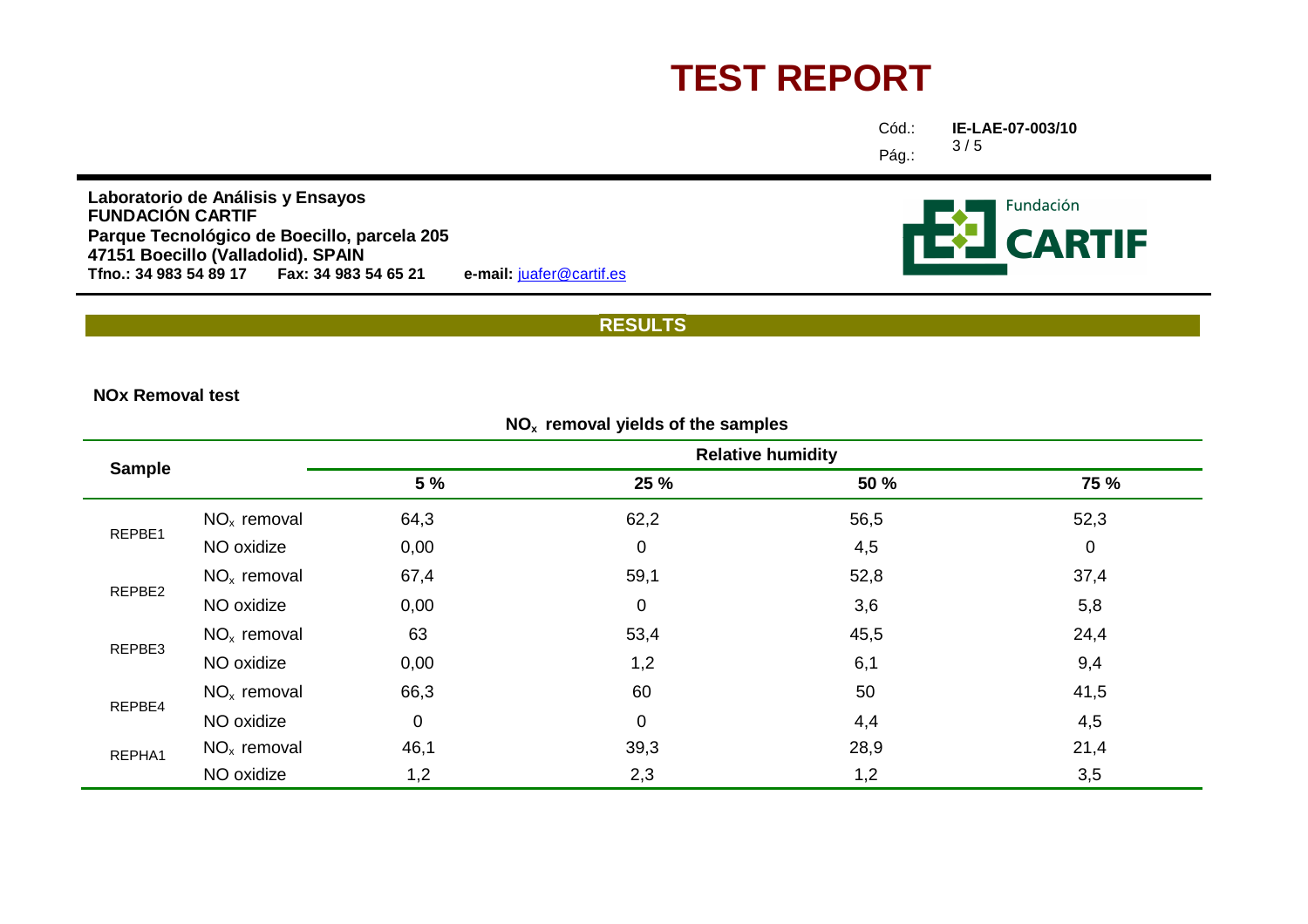Cód.:**IE-LAE-07-003/10**

Pág.:4 / <sup>5</sup>

**Laboratorio de Análisis <sup>y</sup> Ensayos FUNDACIÓN CARTIF**Parque Tecnológico de Boecillo, parcela 205<br>47151 Boecillo (Valladolid). SPAIN<br>Tfno.: 34 983 54 89 17 Fax: 34 983 54 65 21 e-mail: <u>juafer@cartif.es</u>

**Nitrate and Nitrite analysis**

| <b>Sample</b>   | <b>Nitrate</b> | <b>Nitrite</b> |
|-----------------|----------------|----------------|
| BE1             | No aplica      | N.D.           |
| BE <sub>2</sub> | No aplica      | N.D.           |
| BE3             | No aplica      | N.D.           |
| BF4             | No aplica      | N.D.           |

**\*N.D. - Non Detected**

#### **TCE Removal test**

| <b>Sample</b>   | $[TCE]_{in}$<br>(ppm) | % CV | $[TCE]_{Out}$<br>(ppm) | % CV | % TCE Removal |
|-----------------|-----------------------|------|------------------------|------|---------------|
| BE <sub>1</sub> |                       |      |                        |      |               |
| BE <sub>2</sub> |                       |      |                        |      |               |
| BE3             |                       |      |                        |      |               |
| BE4             |                       |      |                        |      |               |